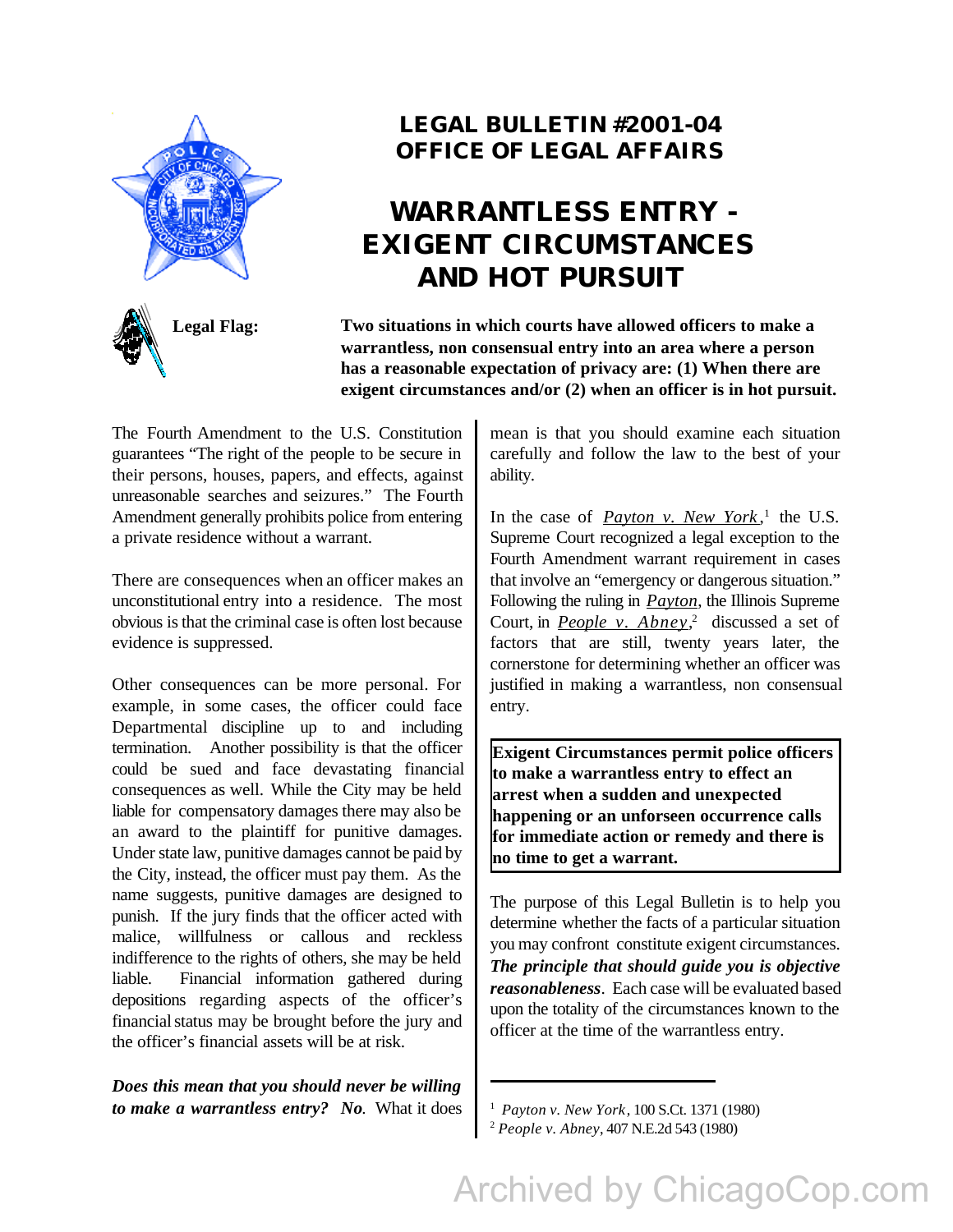Illinois courts consider eight (8) factors when applying the exigent circumstances test. While it is important that officers be cognizant of all of the factors that the court will be considering, if the officer does not have at minimum the first five (5)

 factors she will not have enough exigency to justify a warrantless, non consensual entry.

- 1. **The offense must be grave**. It is important to note that the distinction lies not in whether the crime is classified as a felony or misdemeanor, but whether or not a dangerous situation is present. Examples of offenses the courts have considered to be "grave" are first degree murder, armed robbery and aggravated assault.
- 2. **The offense must be in progress or very recently committed.** Since exigent circumstances require immediate attention, this will be an investigation that is urgent and fresh. The officer will likely be in the midst of a violent crime that was just committed and quick apprehension of the suspect is of primary importance.
- 3. **There must be probable cause to believe that this particular suspect committed the offense.** The officer must have at least enough probable cause to obtain an arrest warrant for the suspect if sufficient time were available.
- 4. **The suspect must present a danger to others at the time of entry**. The officer must believe that the suspect poses a danger if not immediately apprehended. This belief must be based upon reasonably trustworthy information. For example, the situation is not likely to be considered urgent if the suspect is alone in the residence posing no danger to anyone. Under these circumstances the Court may conclude that the officer had time to secure the premise and obtain a warrant.
- 5. **There must be a strong reason to believe that the suspect is inside the premises being entered.** The officer must

have received information from a reliable source, or have made personal observations, that lead her to reasonably conclude that the suspect is inside the premise.

Once the officer's analysis has confirmed the existence of the previous five critical factors, then the following factors should be considered as well:

- 6. **There should not have been any deliberate or unjustifiable delay by the officer during which time a warrant could have been obtained.** The officer should be able to explain why there was no time to get a warrant.
- 7. **There should be a risk that the suspect will escape if not immediately apprehended.** The officer should have an objectively reasonable belief, based upon specific information, that the offender represents a flight risk.
- 8. **The entry, even though non consensual, should be made in as peaceable a manner as possible** . The entry should be made in as peaceable a manner as the circumstances and the actions of the suspect allow.

## **HOT PURSUIT**

"Hot pursuit" is another exception to the warrant requirement. Hot pursuit involves a chase from a public place to a private place. Courts have allowed officers to proceed without a warrant into the private area in limited instances even though all of the exigent circumstances are not present. The hot pursuit exception has two general requirements:

- 1. **The pursuit must be immediate and continuous, and**
- 2. **The offense must be very serious or grave.** (See discussion in Item #1 above.)

Remember, when an officer enters a private area without first consulting a judge and obtaining a

Archived by ChicagoCop.com